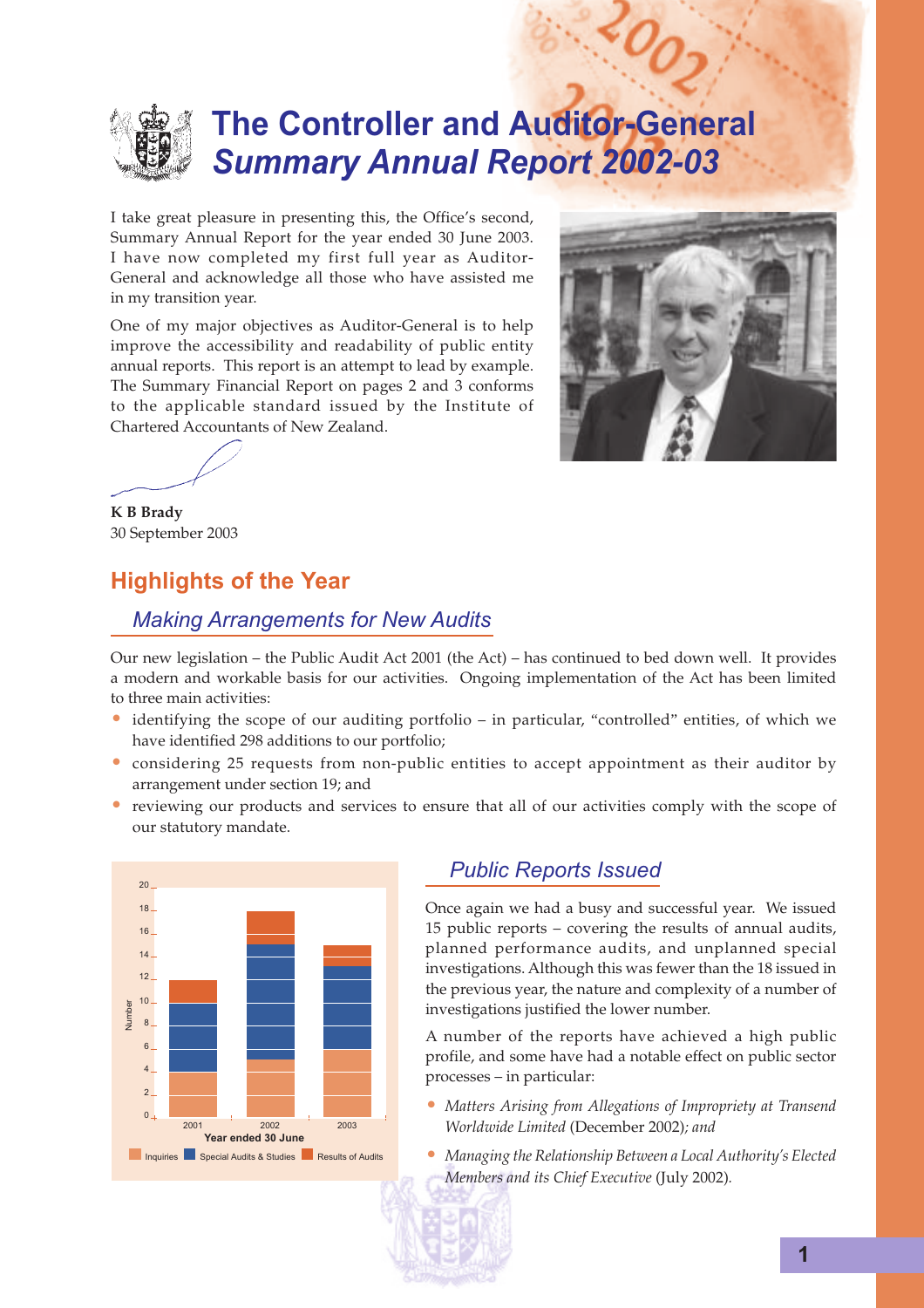# **THE CONTROLLER AND AUDITOR-GENERAL** *SUMMARY ANNUAL REPORT 2002-03*

# **Summary Financial Report of the Auditor-General for the year ended 30 June 2003**

## *Financial Performance and Financial Position*

 $O_{\Omega}$ 

|                                                                                                                                                                                                                                                                                                                                                                           | 2003<br><b>Actual</b><br>\$000 | 2003<br><b>Budget</b><br>\$000   | 2002<br><b>Actual</b><br>\$000                     |
|---------------------------------------------------------------------------------------------------------------------------------------------------------------------------------------------------------------------------------------------------------------------------------------------------------------------------------------------------------------------------|--------------------------------|----------------------------------|----------------------------------------------------|
| The revenue we earned was:<br>We received this revenue from the following sources:<br>\$34,368,000 of audit fees from public entities.<br>۰<br>\$5,331,000 from the Crown, which included a significant<br>funding increase from the previous year of \$742,000.                                                                                                          | 39,699                         | 39,489                           | 37,487                                             |
| Our total expenditure was:<br>The amounts spent on each activity are shown on the<br>opposite page. The main things we spent money on were<br>personnel costs (\$19,260,000), fees paid to contracted auditors<br>(\$12,075,000), and other day-to-day operating costs<br>$($8,213,000)$ . All our spending was within the limits set by<br>Parliamentary appropriations. | 39,548                         | 39,428                           | 36,808                                             |
| Our surplus for the year, which is returned to the Crown,<br>was:                                                                                                                                                                                                                                                                                                         | 151                            | 61                               | 679                                                |
| Our total assets at 30 June were:<br>The assets consisted of:<br>Current assets – including cash \$1,415,000, work in<br>progress \$1,802,000, and receivables \$3,678,000.<br>Non-current assets - the physical assets we own.<br>$\bullet$                                                                                                                              | 9,276<br>7,239<br>2,037        | 7,257<br>4,727<br>2,530          | 9,300<br>6,674<br>2,626                            |
| Our liabilities at 30 June were:<br>The liabilities consisted of:<br>Current liabilities - including payables and provisions<br>٠<br>\$2,353,000, and provision for employee entitlements<br>\$2,200,000.<br>Non-current liabilities – mostly provision for employee<br>entitlements \$819,000.                                                                           | 5,690<br>4,704<br>986          | 3,671<br>2,554<br>1,117          | 5,714<br>4,603<br>1,111                            |
| Movements in our taxpayers' funds were:<br>Opening balance at 1 July.<br>Surplus for the year (total recognised revenues and expenses).<br>Capital contribution from the Crown.<br>Repayment of capital contribution from the Crown.<br>Provision for payment of surplus to the Crown.<br>Closing balance at 30 June.                                                     | 3,586<br>151<br>(151)<br>3,586 | 3,586<br>61<br>(61)<br>3,586     | 3,586<br>679<br>3,586<br>(3,586)<br>(679)<br>3,586 |
| Our net increase/(decrease) in cash held was:<br>The net cash flows were from:<br>operating activities.<br>investing activities.<br>financing activities.                                                                                                                                                                                                                 | 949<br>2,160<br>(532)<br>(679) | 132<br>1,896<br>(1,085)<br>(679) | (1,019)<br>(25)<br>(643)<br>(351)                  |

This Summary Financial Report:

• has been extracted from the full Financial Report dated 30 September 2003; and

• cannot provide as complete an understanding as the full Financial Report.

The full Financial Report can be found in Part Five of our *Annual Report 2002-03* (available in hard copy by telephoning 04 917 1500, and on our web site *www.oag.govt.nz* ).

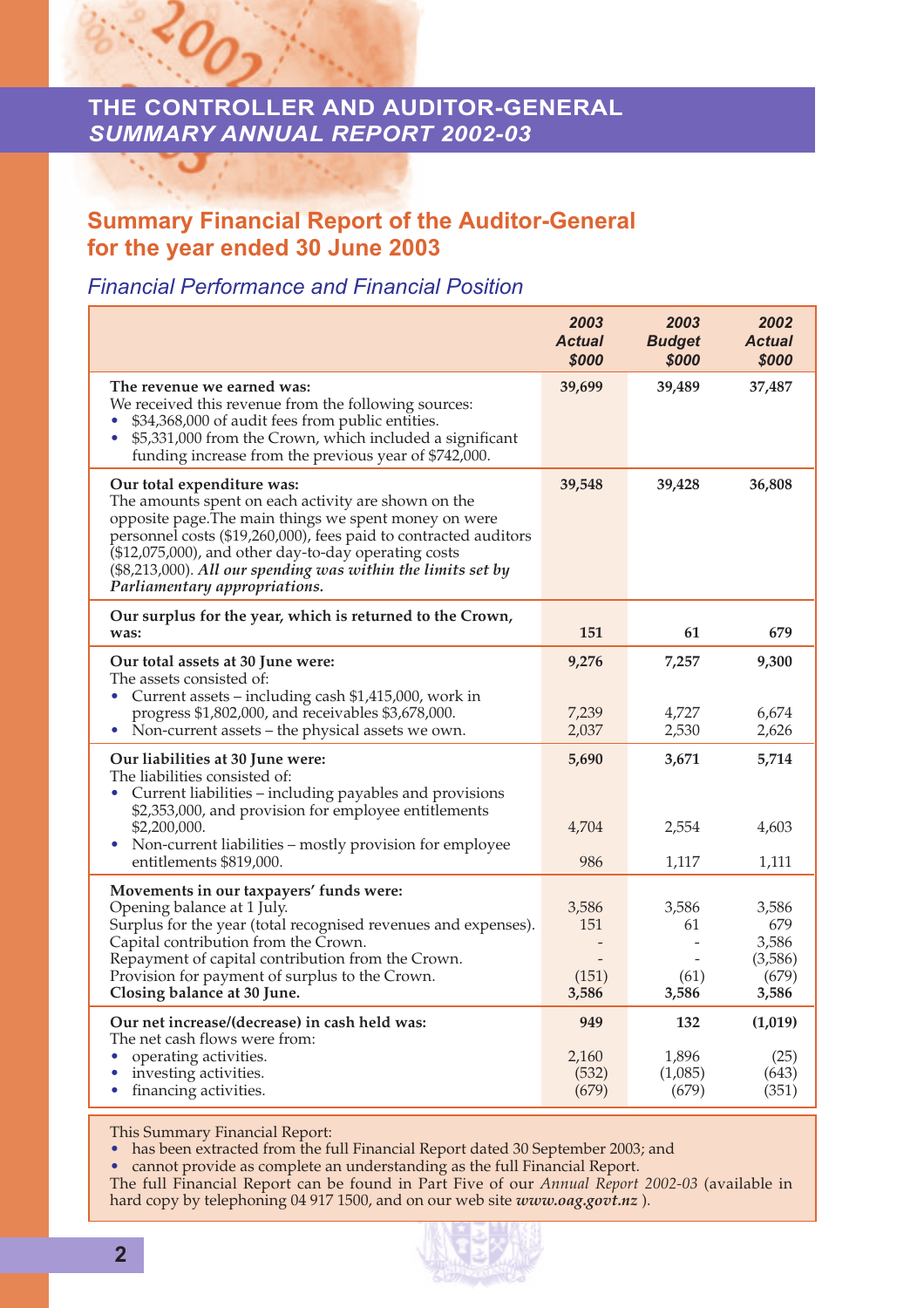# **THE CONTROLLER AND AUDITOR-GENERAL** *SUMMARY ANNUAL REPORT 2002-03*

 $^{60}$ 

# **Summary Financial Report of the Auditor-General for the year ended 30 June 2003**

# *Service Performance*

| <b>Activity</b>                                                                                                                                                                                                                                                                    | 2003<br><b>Actual</b>                     | 2003<br>Target/<br><b>Budget</b>           | 2002<br><b>Actual</b>                     |
|------------------------------------------------------------------------------------------------------------------------------------------------------------------------------------------------------------------------------------------------------------------------------------|-------------------------------------------|--------------------------------------------|-------------------------------------------|
| Reports and advice to Parliament and the public:<br>Number of public reports issued<br>Number of reports to Select Committees<br>Responses to enquiries from taxpayers, ratepayers,<br>and MPs<br>Cost                                                                             | 15<br>205<br>162<br>\$4,955,000           | 12<br>160<br>300<br>\$4,958,000            | 18<br>157<br>274<br>\$4,650,000           |
| <b>Controller function:</b><br>We monitor, on behalf of Parliament, the issue of funds<br>from the Crown Bank Account, to ensure that releases of<br>funds are supported by appropriations, and are for<br>lawful purposes.<br>• Number of Controller statements certified<br>Cost | 245<br>\$238,000                          | 245<br>\$278,000                           | 245<br>\$244,000                          |
| Audits of entities that have not been offered the<br>opportunity to have the audit tendered:<br>Number of audits completed<br>0<br>Audits completed within deadlines<br>٠<br>Management reports sent within 6 weeks<br>0<br>Audit arrears at year end<br>٠<br>Cost                 | 401<br>45%<br>97%<br>117<br>\$3,658,000   | 371<br>80%<br>100%<br>200<br>\$5,963,000   | 400<br>47%<br>96%<br>169<br>\$4,513,000   |
| Audits of other entities and other audit-related work:<br>Number of audits completed<br>Audits completed within deadlines<br>٠<br>Management reports sent within 6 weeks<br>٠<br>Audit arrears at year end<br>Cost                                                                 | 3791<br>37%<br>96%<br>255<br>\$30,697,000 | 3416<br>60%<br>100%<br>160<br>\$28,229,000 | 3250<br>35%<br>96%<br>374<br>\$27,401,000 |

# **Audit Report**



To the readers of the Summary Annual Report of the Controller and Auditor-General for the year ended 30 June 2003

We have audited the Summary Annual Report of the Controller and Auditor-General for the year ended 30 June 2003 as set out on pages 1 to 4, in accordance with New Zealand Auditing Standards.

In our opinion, the information reported in the Summary Annual Report complies with FRS-39 Summary Financial Reports, and is consistent with the Financial Statements from which it is derived and upon which we expressed an unqualified audit opinion in our report dated 30 September 2003.

For a better understanding of the scope of our audit, this report should be read in conjunction with our audit report on the Financial Statements. We completed our work for the purposes of this report on 30 September 2003.

Curren Sh . Under

Curran Sole & Tuck **Chartered Accountants Manukau City** 

ervices<br>, P O Box 76 2

Manukau City, New Zealand<br>st.co.nz